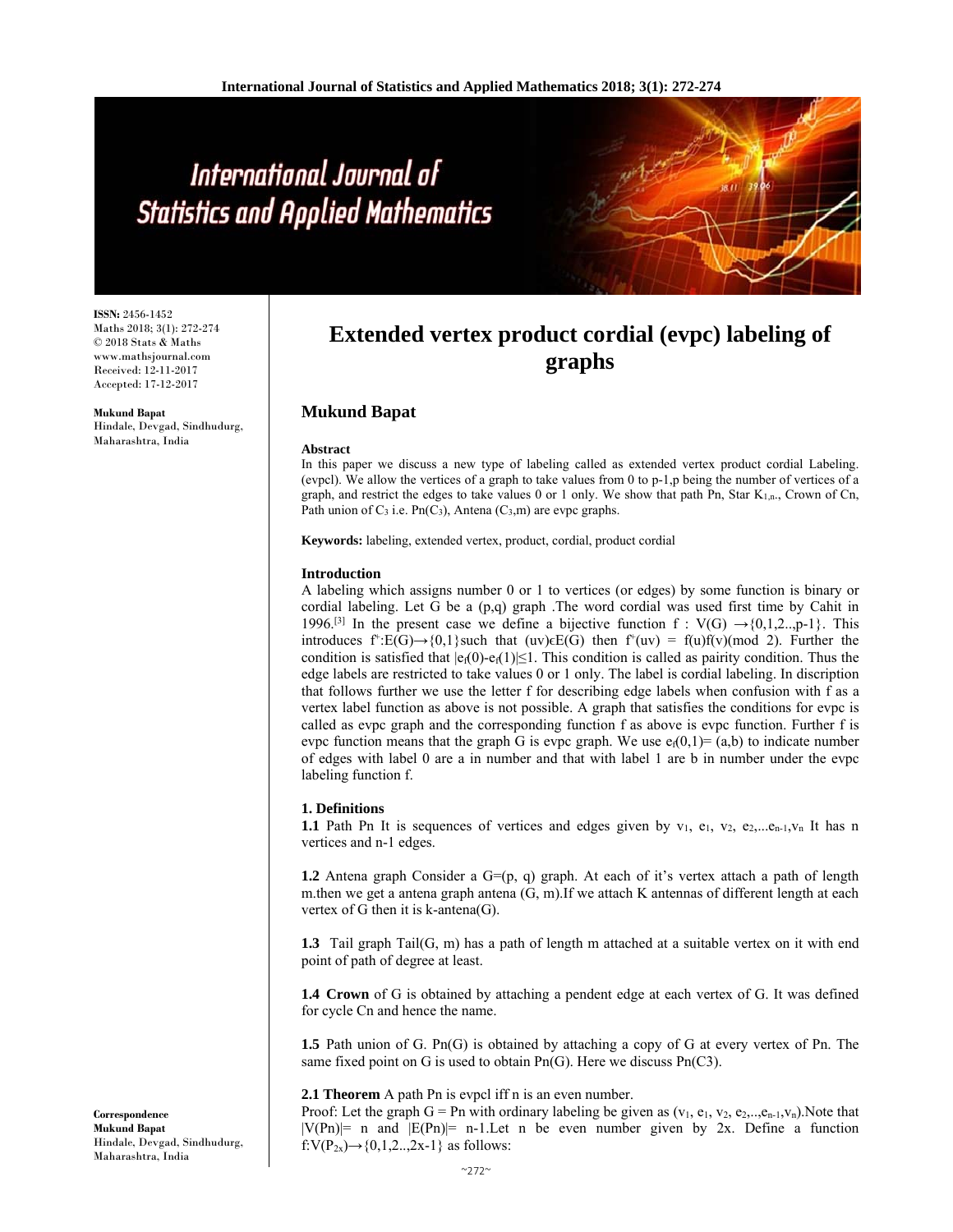International Journal of Statistics and Applied Mathematics

f(vi)= 2(i-1) for  $i = 1, 2, ..., x$ f(v<sub>x+j</sub>)=2(j-1)+1 for j = 1,2..,x.

Thus  $e_i(0) = x$  and  $e_i(1) = x-1$ . And the graph is evpcl. For even n the graph is evpc graph.

When n is an odd number and we include number 0 for vertex labeling, there are  $\frac{n+1}{2}$  even numbers that must be assigned to as many vertices. We have to label consecutive vertices as even number to produce smallest number of edges with even number as a label. This produces  $e_i(0) = \frac{n+1}{2}$  out of maximum n-1 edges available. Thus there can be at most  $\frac{n-3}{2}$ edges with label 1. Thus  $|e_f(0)-e_f(1)|=2$  and the graph is not evpcl. #

#### **2.2 Theorem**  $K_{1,n}$  is evpcl iff n is a odd number.

**Proof:** Let n be an odd number. In ordinary labeling of  $K_{1,n}$  label the central vertex as u and the pendent vertices be  $u_1, u_2, \ldots, u_n$ . Define a function f:V(K<sub>1,n</sub>) $\rightarrow$ {0,1,2...,n} as follows, f(u) = 1, f(u<sub>1</sub>) = 0, f(u<sub>i</sub>)= i for i= 2,3,..n. We have and e<sub>f</sub>(0)= $\frac{n+1}{2}$  and e<sub>f</sub>(1) =  $\frac{n-1}{2}$  Now if n is an even number we have  $\frac{n}{2}+1$  even numbers (as 0 is to be included) and  $\frac{n}{2}-1$  odd numbers. Further the vertex u can't be labeled as an even number as that will produce all edge labels as an even number. Therefore we must label vertex u as an odd number. Consequently the number of edges with odd label numbers is smaller by 2 than  $e_1(0)$ .

### **2.3 Theorem** Crown of Cn is evpc graph.

**Proof:** The ordinary labeling of  $C_n$  be given as  $(v_1, e_1, v_2, e_2, \ldots, e_{n-1}, v_n, e_n, v_1)$  The pendent vertex at  $v_i$  be  $u_i$  and the corresponding edge be  $e_i'=(v_iu_i)$ .G=Crown (Cn). Then  $|V(G)| = 2n= |E(G)|$ . Define a function f:V(G)→{0,1,2...,2n-1} as follows:f(ui)= 2(i-1) for  $i = 1,...n$ .  $f(vi)=2(i-1)+1$ ,  $i = 1,2,...n$ . This gives  $e_i(0,1)=(n,n)$ .

**2.4 Theorem**: for n is an even number Path union of  $C_3$  i.e. Pn  $(C_3)$  is evpc graph.

**Proof:** Let the ordinary labeling of path be  $(v_1, e_1, v_2, e_2, \ldots, e_{n-1}, v_n)$ . Between vi and vi+1 two new vertices ui and wi are taken.the new edges are  $(v_iu_i)$ ,  $(u_iw_i)$ ,  $(w_iv_{i+1})$ .

Define a function f:V(G)→{0,1,2...,3n-1}. Let n = 2x. f(vi) = 2(i-1) for i = 1,2,..,x. and f(v<sub>x+i</sub>) = 2(i-1)+1for i = 1,2,..,x. f(ui) = f(v<sub>x</sub>)+2i for i =1,2,..x. and f(wi) = f(u<sub>x</sub>)+2i for i = 1,2,..x. f(u<sub>x+i</sub>) = f(v<sub>n</sub>)+2i for i =1,2,..x. and f(w<sub>x+i</sub>) = f(u<sub>n</sub>)+2i for i = 1,2,..x.

We have  $ef(0,1) = \left(\frac{q+1}{2}, \frac{q-1}{2}\right)$  where q = 4n-1. The graph is evpc. In the fig 4.1 below the labeling is explained for n =6 and G = C<sub>3</sub>#



**Fig 4.1:**  $P_6(C_3)$ : A labeled copy.

#### **Theorem 2.5** Antena  $(C_3, m)$  is evpc.

Proof. Let the three vertices on C<sub>3</sub> be v<sub>1</sub>,v<sub>2</sub> and v<sub>3</sub>. The path P<sub>m+1</sub> at vertex vi be (v<sub>i,1</sub>=v<sub>*i*</sub>, v<sub>i,2</sub>,v<sub>i,3</sub>, ...,v<sub>i,m</sub>, v<sub>i,m+1</sub>) for i =1,2,3. Note that  $|V(G)| = 3m+3$ . Define f as follows: f(vi)=2(i-1)+1 for i =1,2,3.  $f(v_{1,j})=2(j-2), j = 2,3,..,m+1.$ 

#### **Case m is even number say 2x**.

Then  $f(v_{2,j})=f(v_{1,m+1})+2(t+1)$  for  $j = x+t, t=0,1,2...x, x+1$  $f(v_{2,x+j}) = 5 + 2(j-1)$  for  $j = 2,3,...,x-1$  $f(v_{3,j})=f(v_{2,x-1})+2(j-1), j=2, 3, 4,...m+1$ . The number distribution is  $e_i(0,1) = (t+1,t), t = \frac{3m+2}{2}$ 



**Fig 4.2:** Antena (C3, 3) A labeled evpc graph